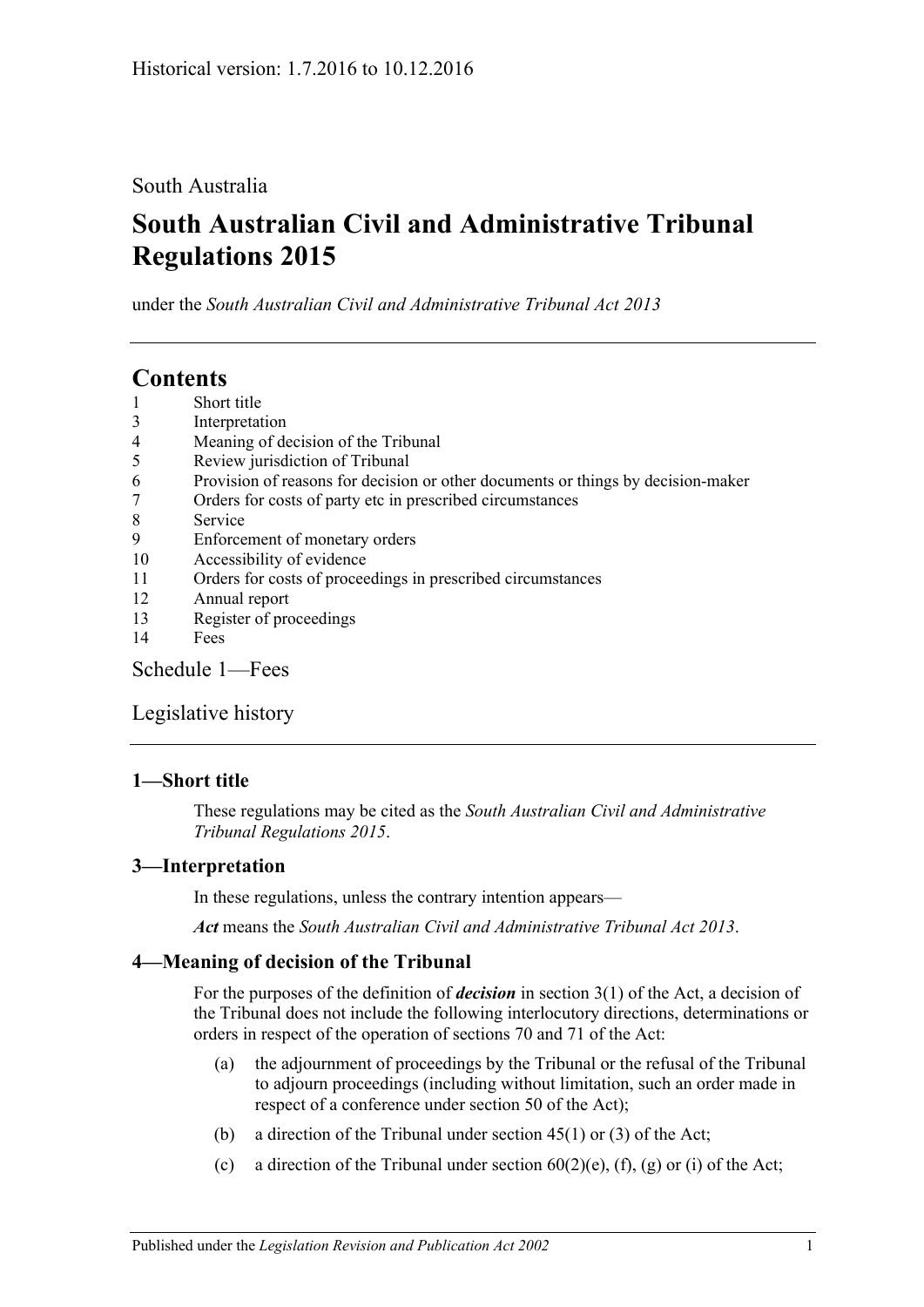- (d) a determination of the Tribunal under section  $67(1)$  or (2) of the Act;
- (e) a direction of the Tribunal to the Public Advocate under section 28 of the *[Guardianship and Administration Act](http://www.legislation.sa.gov.au/index.aspx?action=legref&type=act&legtitle=Guardianship%20and%20Administration%20Act%201993) 1993* to conduct an investigation;
- (f) a decision of the Tribunal to authorise the publication of a report of proceedings under section 81(2) of the *[Guardianship and Administration](http://www.legislation.sa.gov.au/index.aspx?action=legref&type=act&legtitle=Guardianship%20and%20Administration%20Act%201993)  Act [1993](http://www.legislation.sa.gov.au/index.aspx?action=legref&type=act&legtitle=Guardianship%20and%20Administration%20Act%201993)*.

#### <span id="page-1-0"></span>**5—Review jurisdiction of Tribunal**

- (1) For the purposes of section 34(2) of the Act, the following decisions are not reviewable decisions under section 34 of the Act:
	- (a) a decision that is the subject, or forms part, of a residential park dispute under the *[Residential Parks Act](http://www.legislation.sa.gov.au/index.aspx?action=legref&type=act&legtitle=Residential%20Parks%20Act%202007) 2007* (even if the decision is made by a park owner of a residential park who is an agency or instrumentality of the Crown);
	- (b) a decision that is the subject, or forms part, of a tenancy dispute under the *[Residential Tenancies Act](http://www.legislation.sa.gov.au/index.aspx?action=legref&type=act&legtitle=Residential%20Tenancies%20Act%201995) 1995* (even if the decision is made by a landlord who is the South Australian Housing Trust, a community housing provider who is an agency or instrumentality of the Crown, or some other agency or instrumentality of the Crown);
	- (c) a decision made by an administering authority of a retirement village that—
		- (i) is the subject of an application under section 31(8) of the *[Retirement](http://www.legislation.sa.gov.au/index.aspx?action=legref&type=act&legtitle=Retirement%20Villages%20Act%201987)  [Villages Act](http://www.legislation.sa.gov.au/index.aspx?action=legref&type=act&legtitle=Retirement%20Villages%20Act%201987) 1987*; or
		- (ii) is the subject, or forms part, of a dispute between the administering authority and a resident of a retirement village under the *[Retirement](http://www.legislation.sa.gov.au/index.aspx?action=legref&type=act&legtitle=Retirement%20Villages%20Act%201987)  [Villages Act](http://www.legislation.sa.gov.au/index.aspx?action=legref&type=act&legtitle=Retirement%20Villages%20Act%201987) 1987*,

(even if the administering authority is an agency or instrumentality of the Crown).

- (2) For the purposes of section 34(2) of the Act, the following decisions are reviewable decisions under section 34 of the Act:
	- (a) a decision that is the subject, or forms part, of a dispute or application under Schedule 2 clause 2 of the *[Community Housing Providers \(National Law\)](http://www.legislation.sa.gov.au/index.aspx?action=legref&type=act&legtitle=Community%20Housing%20Providers%20(National%20Law)%20(South%20Australia)%20Act%202013)  [\(South Australia\) Act](http://www.legislation.sa.gov.au/index.aspx?action=legref&type=act&legtitle=Community%20Housing%20Providers%20(National%20Law)%20(South%20Australia)%20Act%202013) 2013*;
	- (b) a decision that is the subject, or forms part of a dispute or application under section 84 of the *[South Australian Co-operative and Community Housing](http://www.legislation.sa.gov.au/index.aspx?action=legref&type=act&legtitle=South%20Australian%20Co-operative%20and%20Community%20Housing%20Act%201991)  Act [1991](http://www.legislation.sa.gov.au/index.aspx?action=legref&type=act&legtitle=South%20Australian%20Co-operative%20and%20Community%20Housing%20Act%201991)* insofar as an application may be made under that section by a transitioning housing co-operative or transitioning housing association under Schedule 3 Part 4 of the *[Community Housing Providers \(National Law\)](http://www.legislation.sa.gov.au/index.aspx?action=legref&type=act&legtitle=Community%20Housing%20Providers%20(National%20Law)%20(South%20Australia)%20Act%202013)  [\(South Australia\) Act](http://www.legislation.sa.gov.au/index.aspx?action=legref&type=act&legtitle=Community%20Housing%20Providers%20(National%20Law)%20(South%20Australia)%20Act%202013) 2013*.
- (3) In this regulation—

*administering authority* of a retirement village, has the same meaning as in the *[Retirement Villages Act](http://www.legislation.sa.gov.au/index.aspx?action=legref&type=act&legtitle=Retirement%20Villages%20Act%201987) 1987*;

*community housing provider* has the same meaning as in the *[Community Housing](http://www.legislation.sa.gov.au/index.aspx?action=legref&type=act&legtitle=Community%20Housing%20Providers%20(National%20Law)%20(South%20Australia)%20Act%202013)  [Providers \(National Law\) \(South Australia\) Act](http://www.legislation.sa.gov.au/index.aspx?action=legref&type=act&legtitle=Community%20Housing%20Providers%20(National%20Law)%20(South%20Australia)%20Act%202013) 2013*;

*landlord* has the same meaning as in the *[Residential Tenancies Act](http://www.legislation.sa.gov.au/index.aspx?action=legref&type=act&legtitle=Residential%20Tenancies%20Act%201995) 1995*;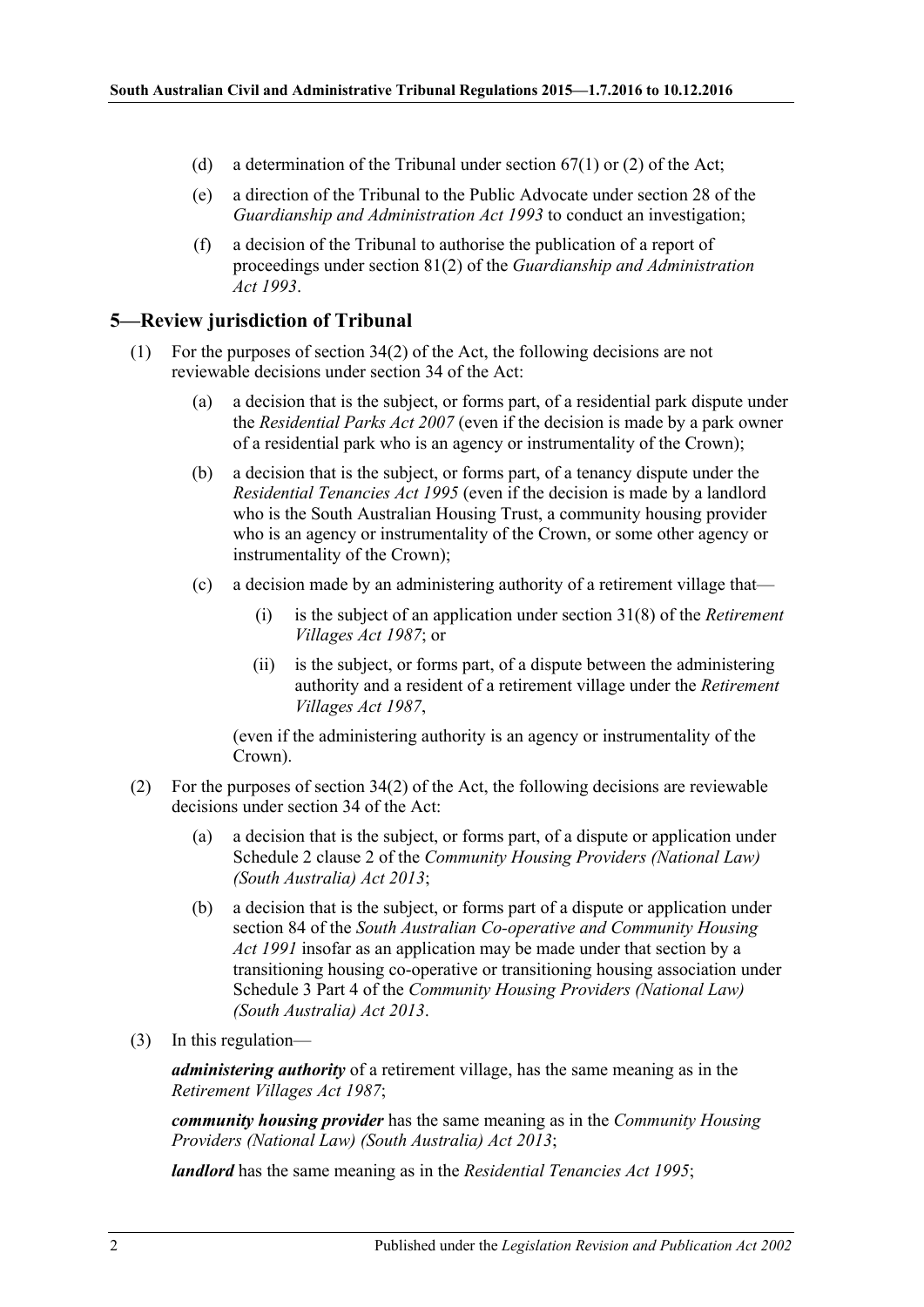*park owner* of a residential park, has the same meaning as in the *[Residential Parks](http://www.legislation.sa.gov.au/index.aspx?action=legref&type=act&legtitle=Residential%20Parks%20Act%202007)  Act [2007](http://www.legislation.sa.gov.au/index.aspx?action=legref&type=act&legtitle=Residential%20Parks%20Act%202007)*;

*resident* of a retirement village, has the same meaning as in the *[Retirement Villages](http://www.legislation.sa.gov.au/index.aspx?action=legref&type=act&legtitle=Retirement%20Villages%20Act%201987)  Act [1987](http://www.legislation.sa.gov.au/index.aspx?action=legref&type=act&legtitle=Retirement%20Villages%20Act%201987)*;

*residential park dispute* has the same meaning as in the *[Residential Parks Act](http://www.legislation.sa.gov.au/index.aspx?action=legref&type=act&legtitle=Residential%20Parks%20Act%202007) 2007*;

*South Australian Housing Trust* includes a subsidiary of the South Australian Housing Trust within the meaning of the *[South Australian Housing Trust Act](http://www.legislation.sa.gov.au/index.aspx?action=legref&type=act&legtitle=South%20Australian%20Housing%20Trust%20Act%201995) 1995*;

*tenancy dispute* has the same meaning as in the *[Residential Tenancies Act](http://www.legislation.sa.gov.au/index.aspx?action=legref&type=act&legtitle=Residential%20Tenancies%20Act%201995) 1995*;

*transitioning housing association* has the same meaning as in Schedule 3 Part 4 clause 16 of the *[Community Housing Providers \(National Law\) \(South Australia\)](http://www.legislation.sa.gov.au/index.aspx?action=legref&type=act&legtitle=Community%20Housing%20Providers%20(National%20Law)%20(South%20Australia)%20Act%202013)  Act [2013](http://www.legislation.sa.gov.au/index.aspx?action=legref&type=act&legtitle=Community%20Housing%20Providers%20(National%20Law)%20(South%20Australia)%20Act%202013)*;

*transitioning housing co-operative* has the same meaning as in Schedule 3 Part 4 clause 15 of the *[Community Housing Providers \(National Law\) \(South Australia\)](http://www.legislation.sa.gov.au/index.aspx?action=legref&type=act&legtitle=Community%20Housing%20Providers%20(National%20Law)%20(South%20Australia)%20Act%202013)  Act [2013](http://www.legislation.sa.gov.au/index.aspx?action=legref&type=act&legtitle=Community%20Housing%20Providers%20(National%20Law)%20(South%20Australia)%20Act%202013)*.

#### <span id="page-2-0"></span>**6—Provision of reasons for decision or other documents or things by decision-maker**

For the purposes of section 35(2) of the Act, the time prescribed for the provision of a written statement of reasons or other relevant document or thing referred to in that section is 21 days from the time the decision-maker receives notice that an application has been made to the Tribunal for a review of the decision-maker's decision.

#### <span id="page-2-1"></span>**7—Orders for costs of party etc in prescribed circumstances**

For the purposes of section 57(3) of the Act, an order of the Tribunal to dismiss or strike out any proceedings under the following provisions are prescribed:

- (a) section 47(4) of the Act;
- (b) section 48(2) of the Act;
- (c) section 49(2) of the Act.

### <span id="page-2-2"></span>**8—Service**

- (1) For the purposes of section 87(3) of the Act, the Tribunal may order that a process, notice or other document required or authorised to be given to or served on a person relating to any proceedings before the Tribunal may—
	- (a) be given to the person personally; or
	- (b) be left for the person at the person's last known or usual place of residence or business with someone apparently over the age of 16 years; or
	- (c) be transmitted by fax or email to a fax number or email address provided by the person to the Tribunal (in which case the notice or other document will be taken to have been given or served at the time of transmission); or
	- (d) if the person is a company or registered body within the meaning of the *Corporations Act 2001* of the Commonwealth, be served in accordance with that Act.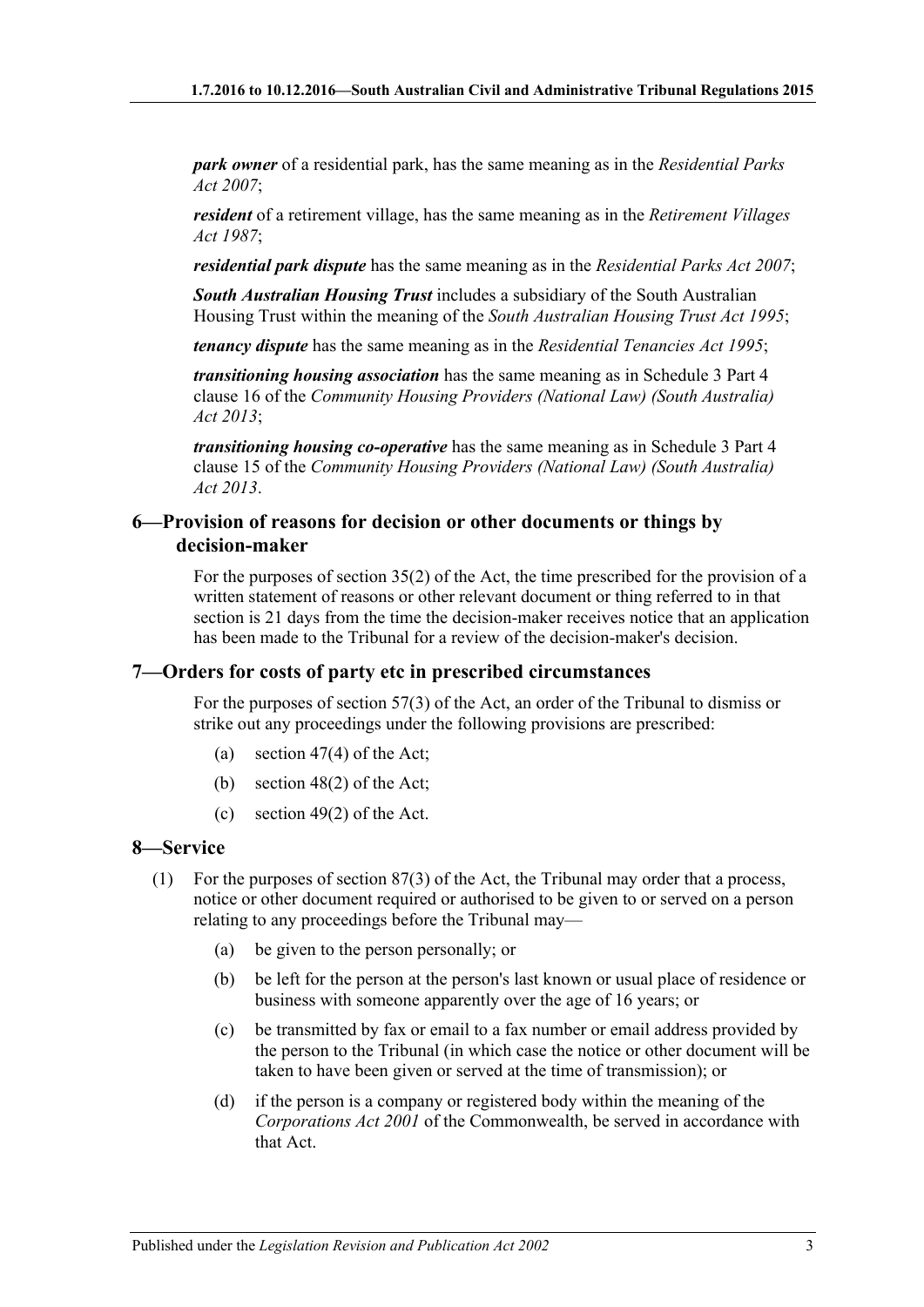- (2) If a person refuses to accept personal service of a notice or other document required or authorised to be served on the person under the Act, or a relevant Act for the purpose of proceedings before the Tribunal, the notice or document will be taken to have been served personally on the person if the person serving the notice or document—
	- (a) puts it down in the person's presence; and
	- (b) tells the person what the notice or document is.
- (3) It is not necessary to show the original of the notice or document to the person being served.

#### <span id="page-3-2"></span><span id="page-3-0"></span>**9—Enforcement of monetary orders**

- (1) A party to proceedings under a designated Act is recognised for the purposes of section 89(1) of the Act.
- (2) Unless [subregulation](#page-3-2) (1) would otherwise apply, in the case of a monetary order made by the Tribunal that is an order as to the payment of costs—the person in favour of whom the order is made is recognised for the purposes of section 89(1) of the Act.
- (3) In [subregulation](#page-3-2)  $(1)$ —

#### *designated Act* means—

- (a) the *[Community Housing Providers \(National Law\) \(South Australia\)](http://www.legislation.sa.gov.au/index.aspx?action=legref&type=act&legtitle=Community%20Housing%20Providers%20(National%20Law)%20(South%20Australia)%20Act%202013)  Act [2013](http://www.legislation.sa.gov.au/index.aspx?action=legref&type=act&legtitle=Community%20Housing%20Providers%20(National%20Law)%20(South%20Australia)%20Act%202013)*;
- (b) the *[Local Government Act](http://www.legislation.sa.gov.au/index.aspx?action=legref&type=act&legtitle=Local%20Government%20Act%201999) 1999*;
- (c) the *[Residential Parks Act](http://www.legislation.sa.gov.au/index.aspx?action=legref&type=act&legtitle=Residential%20Parks%20Act%202007) 2007*;
- (d) the *[Residential Tenancies Act](http://www.legislation.sa.gov.au/index.aspx?action=legref&type=act&legtitle=Residential%20Tenancies%20Act%201995) 1995*;
- (e) the *[Retirement Villages Act](http://www.legislation.sa.gov.au/index.aspx?action=legref&type=act&legtitle=Retirement%20Villages%20Act%201987) 1987*;
- (f) the *[South Australian Housing Trust Act](http://www.legislation.sa.gov.au/index.aspx?action=legref&type=act&legtitle=South%20Australian%20Housing%20Trust%20Act%201995) 1995*;
- (g) the *[Valuation of Land Act](http://www.legislation.sa.gov.au/index.aspx?action=legref&type=act&legtitle=Valuation%20of%20Land%20Act%201971) 1971*.

#### <span id="page-3-1"></span>**10—Accessibility of evidence**

- (1) For the purposes of section  $90(2)(d)$  of the Act, the following classes of material are prescribed:
	- (a) recordings of Tribunal proceedings in the form of an audio, video or other recording from which a visual image or sound can be produced;
	- (b) material concerning the personal affairs of a person, the general disclosure of which would be unreasonable;
	- (c) material that contains allegations or suggestions of criminal or other improper conduct on the part of a person, the truth of which has not been established by judicial process and the general disclosure of which would be unreasonable;
	- (d) material that contains matter consisting of information—
		- (i) concerning a person under the age of 18 years, or concerning such a person's family or circumstances, or information of any kind furnished by a person who was under that age when the information was furnished; and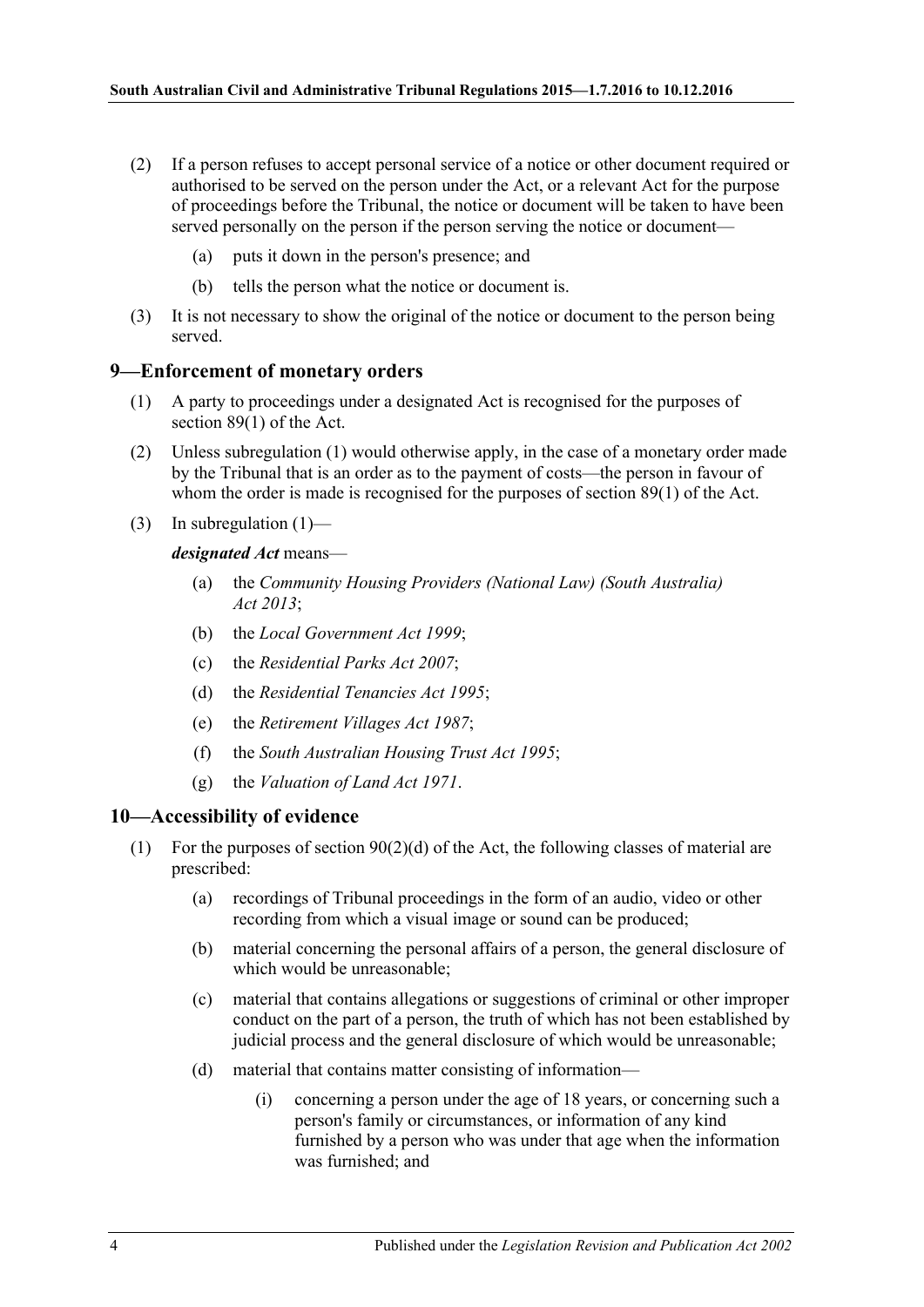- (ii) the general disclosure of which would be unreasonable having regard to the need to protect that person's welfare;
- (e) material that contains matter consisting of information—
	- (i) concerning a person suffering from a mental illness, impairment or infirmity or concerning such a person's family or circumstances, or any information of any kind furnished by a person suffering from mental illness, impairment or infirmity when the information was furnished; and
	- (ii) the general disclosure of which would be unreasonable having regard to the need to protect that person's welfare.
- (2) In this regulation—

*personal affairs* of a person includes that person's—

- (a) financial affairs;
- (b) criminal records;
- (c) marital or other personal relationships;
- (d) employment records;
- (e) personal qualities, attributes or health status.

#### <span id="page-4-0"></span>**11—Orders for costs of proceedings in prescribed circumstances**

For the purposes of section  $91(3)(b)$  of the Act, the Tribunal may, in respect of proceedings that come within the Tribunal's review jurisdiction, make an order for costs of proceedings against a party in the following circumstances:

- (a) if the Tribunal makes an order to dismiss or strike out all, or any part, of a proceeding under section 47(3) of the Act;
- (b) if the Tribunal makes an order to dismiss or strike out all, or any part, of a proceeding under section 47(4) of the Act;
- (c) if the Tribunal makes an order to dismiss or strike out a proceeding under section 48(2) of the Act;
- (d) if the Tribunal makes an order or determination under section 49(2) of the Act.

#### <span id="page-4-1"></span>**12—Annual report**

Pursuant to section 92(3) of the Act, a report under section 92 of the Act must include the following particulars of all warrants issued by the Tribunal under the *[Guardianship and Administration Act](http://www.legislation.sa.gov.au/index.aspx?action=legref&type=act&legtitle=Guardianship%20and%20Administration%20Act%201993) 1993* during the financial year to which the report relates:

- (a) the number of warrants issued during the financial year;
- (b) the status of the applicants for the warrants;
- (c) the age, sex and details of the mental incapacity of the persons to whom the warrants related;
- (d) the grounds on which the warrants were issued;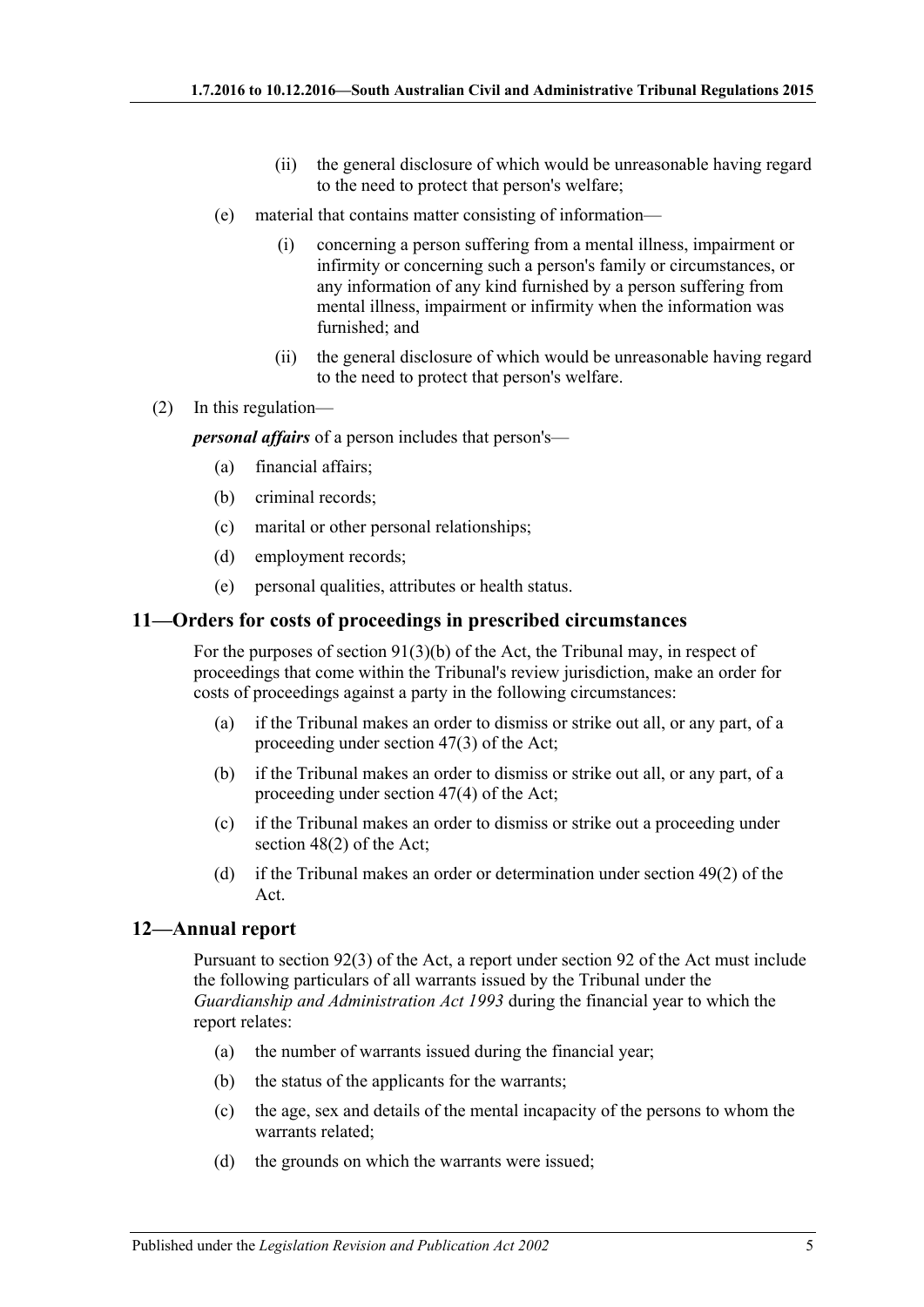(e) the action taken under the warrants.

#### <span id="page-5-0"></span>**13—Register of proceedings**

The following information is to be included in the register of proceedings of the Tribunal:

- (a) the number allocated to the proceedings;
- (b) the date on which the proceedings commenced;
- (c) the names of the applicant and the other parties to the proceedings;
- (d) the relevant Act and the provision of that Act under which the proceedings are commenced;
- (e) if a matter is transferred to the Tribunal under the Act or another Act—
	- (i) the date of the transfer to the Tribunal; and
	- (ii) the name of the tribunal, court, body or other decision-maker from which the matter is transferred; and
	- (iii) the relevant Act and the provision of that Act under which the jurisdiction is conferred on the Tribunal;
- (f) whether a matter is referred to a conference or mediation under Part 4 Division 4 of the Act;
- (g) whether a matter is resolved by way of conference, mediation or settlement negotiations;
- (h) the details of any directions, determination or orders of the Tribunal;
- (i) whether a direction is given by the Tribunal requiring that a hearing or part of a hearing be held in private under section  $60(2)(e)$  of the Act, and the grounds on which the direction is given;
- (j) details of a warrant issued in a matter by the Tribunal under section 69 of the *[Guardianship and Administration Act](http://www.legislation.sa.gov.au/index.aspx?action=legref&type=act&legtitle=Guardianship%20and%20Administration%20Act%201993) 1993* including—
	- (i) the status of the applicant for the warrant; and
	- (ii) the age, sex and details of the mental incapacity of the person to whom the warrant relates; and
	- (iii) the ground on which the warrant was issued; and
	- (iv) the action that was taken under the warrant;
- (k) if the proceedings are withdrawn, the date on which they are withdrawn;
- (l) the final decision of the Tribunal and the date of that decision.

#### <span id="page-5-1"></span>**14—Fees**

- (1) Subject to this regulation, the fees set out in Schedule 1 are payable to the Tribunal for the purposes set out in that Schedule.
- (2) The following persons or bodies are not required to pay a fee that would otherwise be payable under these regulations:
	- (a) a Minister of the Crown;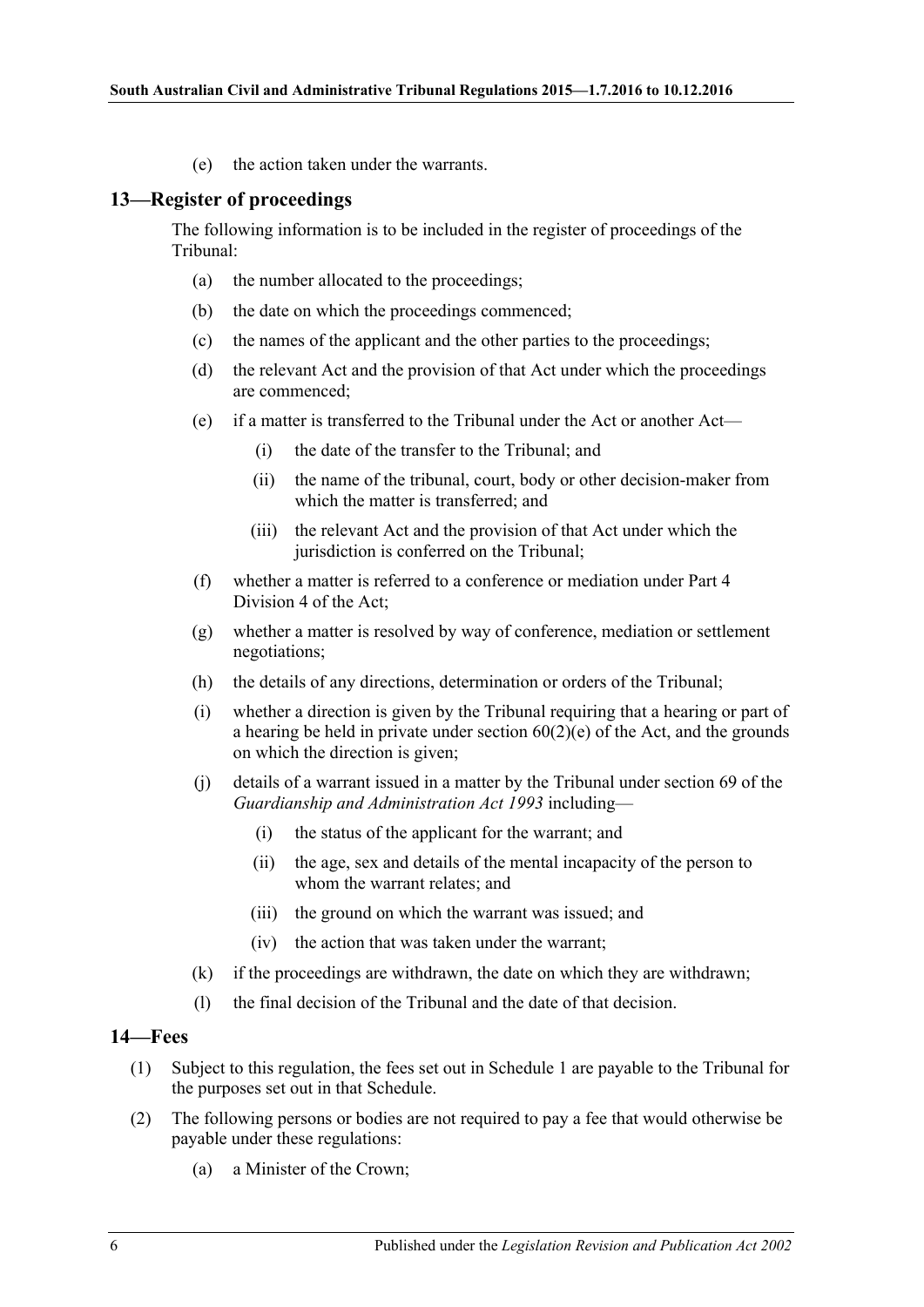- (b) the Commissioner for Consumer Affairs;
- (c) the Public Advocate;
- (d) the Commissioner of Police;
- (e) a public sector employee acting on behalf of a public sector agency under the *[Public Sector Act](http://www.legislation.sa.gov.au/index.aspx?action=legref&type=act&legtitle=Public%20Sector%20Act%202009) 2009*;
- (f) the South Australian Housing Trust.
- (3) Subject to [subregulation](#page-6-0) (4) and the other provisions of this regulation, the fees referred to in Schedule 1, other than the fees referred to in items 3 and 5 of Schedule 1, are not payable in relation to Tribunal proceedings in respect of—
	- (a) the *[Advance Care Directives Act](http://www.legislation.sa.gov.au/index.aspx?action=legref&type=act&legtitle=Advance%20Care%20Directives%20Act%202013) 2013*; or
	- (b) the *[Consent to Medical Treatment and Palliative Care Act](http://www.legislation.sa.gov.au/index.aspx?action=legref&type=act&legtitle=Consent%20to%20Medical%20Treatment%20and%20Palliative%20Care%20Act%201995) 1995*; or
	- (c) the *[Guardianship and Administration Act](http://www.legislation.sa.gov.au/index.aspx?action=legref&type=act&legtitle=Guardianship%20and%20Administration%20Act%201993) 1993*; or
	- (d) the *[Mental Health Act](http://www.legislation.sa.gov.au/index.aspx?action=legref&type=act&legtitle=Mental%20Health%20Act%202009) 2009*.
- <span id="page-6-0"></span>(4) The fee referred to in item 3 of Schedule 1 is not payable by an applicant for an internal review of a decision of the Tribunal in respect of proceedings under—
	- (a) the *[Advance Care Directives Act](http://www.legislation.sa.gov.au/index.aspx?action=legref&type=act&legtitle=Advance%20Care%20Directives%20Act%202013) 2013*; or
	- (b) the *[Consent to Medical Treatment and Palliative Care Act](http://www.legislation.sa.gov.au/index.aspx?action=legref&type=act&legtitle=Consent%20to%20Medical%20Treatment%20and%20Palliative%20Care%20Act%201995) 1995*; or
	- (c) the *[Guardianship and Administration Act](http://www.legislation.sa.gov.au/index.aspx?action=legref&type=act&legtitle=Guardianship%20and%20Administration%20Act%201993) 1993*; or
	- (d) the *[Mental Health Act](http://www.legislation.sa.gov.au/index.aspx?action=legref&type=act&legtitle=Mental%20Health%20Act%202009) 2009*,

if the applicant is the person who is the subject of the proceedings.

- (5) Subject to this regulation, a fee that may be charged or is required to be paid under item 2 of Schedule 1 must be paid—
	- (a) in the case of a matter referred to the Tribunal under section 29(6a) of the *[Residential Parks Act](http://www.legislation.sa.gov.au/index.aspx?action=legref&type=act&legtitle=Residential%20Parks%20Act%202007) 2007*—
		- (i) where the park owner has lodged a written notice of dispute—by the park owner; or
		- (ii) in any other case—by the third party (as referred to in that subsection);
	- (b) in the case of a matter referred to the Tribunal under any other provision of section 29 of the *[Residential Parks Act](http://www.legislation.sa.gov.au/index.aspx?action=legref&type=act&legtitle=Residential%20Parks%20Act%202007) 2007*—by the park owner;
	- (c) in the case of a matter referred to the Tribunal under section  $63(7)$  of the *[Residential Tenancies Act](http://www.legislation.sa.gov.au/index.aspx?action=legref&type=act&legtitle=Residential%20Tenancies%20Act%201995) 1995*—
		- (i) where the landlord has lodged a written notice of dispute—by the landlord; or
		- (ii) in any other case—by the third party (as referred to in that subsection);
	- (d) in the case of a matter referred to the Tribunal under any other provision of section 63 of the *[Residential Tenancies Act](http://www.legislation.sa.gov.au/index.aspx?action=legref&type=act&legtitle=Residential%20Tenancies%20Act%201995) 1995*—by the landlord;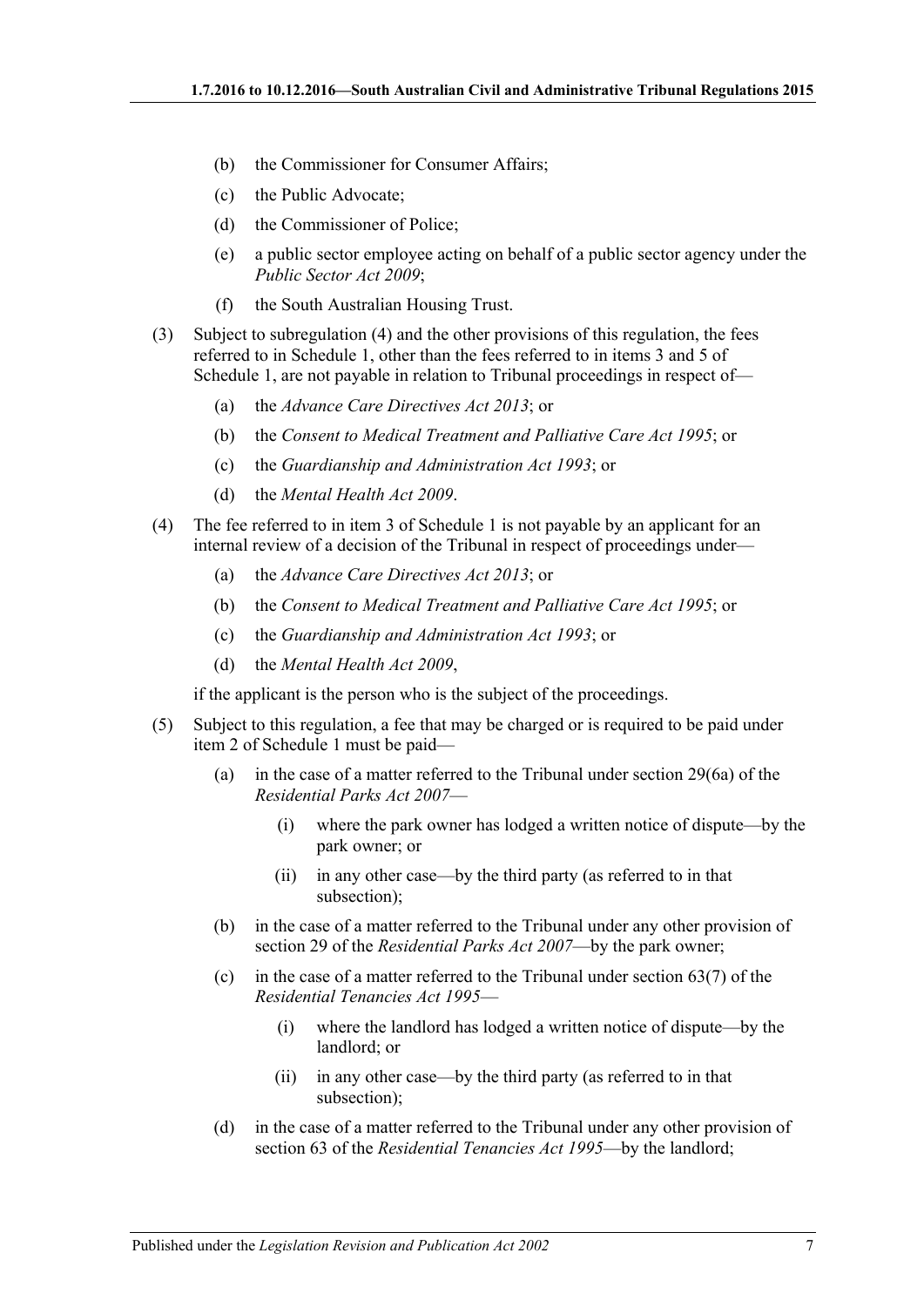- (e) in the case of a matter referred to the Tribunal under section 105M(8) of the *[Residential Tenancies Act](http://www.legislation.sa.gov.au/index.aspx?action=legref&type=act&legtitle=Residential%20Tenancies%20Act%201995) 1995*—
	- (i) where the rooming house proprietor has lodged a written notice of dispute—by the rooming house proprietor; or
	- (ii) in any other case—by the third party (as referred to in that subsection);
- (f) in the case of a matter referred to the Tribunal under any other provision of section 105M of the *[Residential Tenancies Act](http://www.legislation.sa.gov.au/index.aspx?action=legref&type=act&legtitle=Residential%20Tenancies%20Act%201995) 1995*—by the rooming house proprietor.
- (6) Unless a Presidential member determines otherwise, proceedings before the Tribunal are stayed until a fee that may be charged or is required to be paid under item 1, 2 or 3 of Schedule 1 is paid or payment is waived or postponed under [subregulation](#page-7-1) (7) or [\(8\).](#page-7-2)
- <span id="page-7-1"></span>(7) The Registrar may, on the grounds of financial hardship, or if the Registrar considers it is fair and appropriate to do so in the circumstances of a particular case—
	- (a) waive, remit or refund a fee (or part of a fee) payable by a person; or
	- (b) postpone payment of a fee (or part of a fee) by a person until such time, and upon such conditions (if any) as the Registrar thinks fit.
- <span id="page-7-2"></span>(8) A member of the Tribunal may if the member considers it is fair and appropriate to do so in the circumstances of a particular case—
	- (a) waive a fee (or part of a fee) payable by a person; or
	- (b) postpone payment of a fee (or part of a fee) by a person until such time, and upon such conditions (if any) as the member thinks fit.
- (9) For the purposes of [subregulation](#page-7-2) (8), the reference to a member of the Tribunal is, where the Tribunal is constituted of a registrar or other member of staff of the Tribunal, taken to include a reference to that registrar or other member of staff.
- (10) The Registrar may require payment of a non-refundable deposit on account of any amount to which a person may become liable under Schedule 1.

# <span id="page-7-0"></span>**Schedule 1—Fees**

| $\mathbf{1}$   | Application for commencement of Tribunal proceedings                                            |                                                    | \$70.00  |
|----------------|-------------------------------------------------------------------------------------------------|----------------------------------------------------|----------|
| $2^{\circ}$    | Referral of matter to Tribunal under—                                                           |                                                    |          |
|                | (a)                                                                                             | section 29 of the Residential Parks Act 2007       | \$70.00  |
|                | (b)                                                                                             | section 63 of the Residential Tenancies Act 1995   | \$70.00  |
|                | (c)                                                                                             | section 105M of the Residential Tenancies Act 1995 | \$70.00  |
| 3              | Application for an internal review of a decision of the Tribunal under<br>section 70 of the Act |                                                    | \$509.00 |
| $\overline{4}$ | For each request to search and inspect a record of the Tribunal                                 |                                                    | \$22.00  |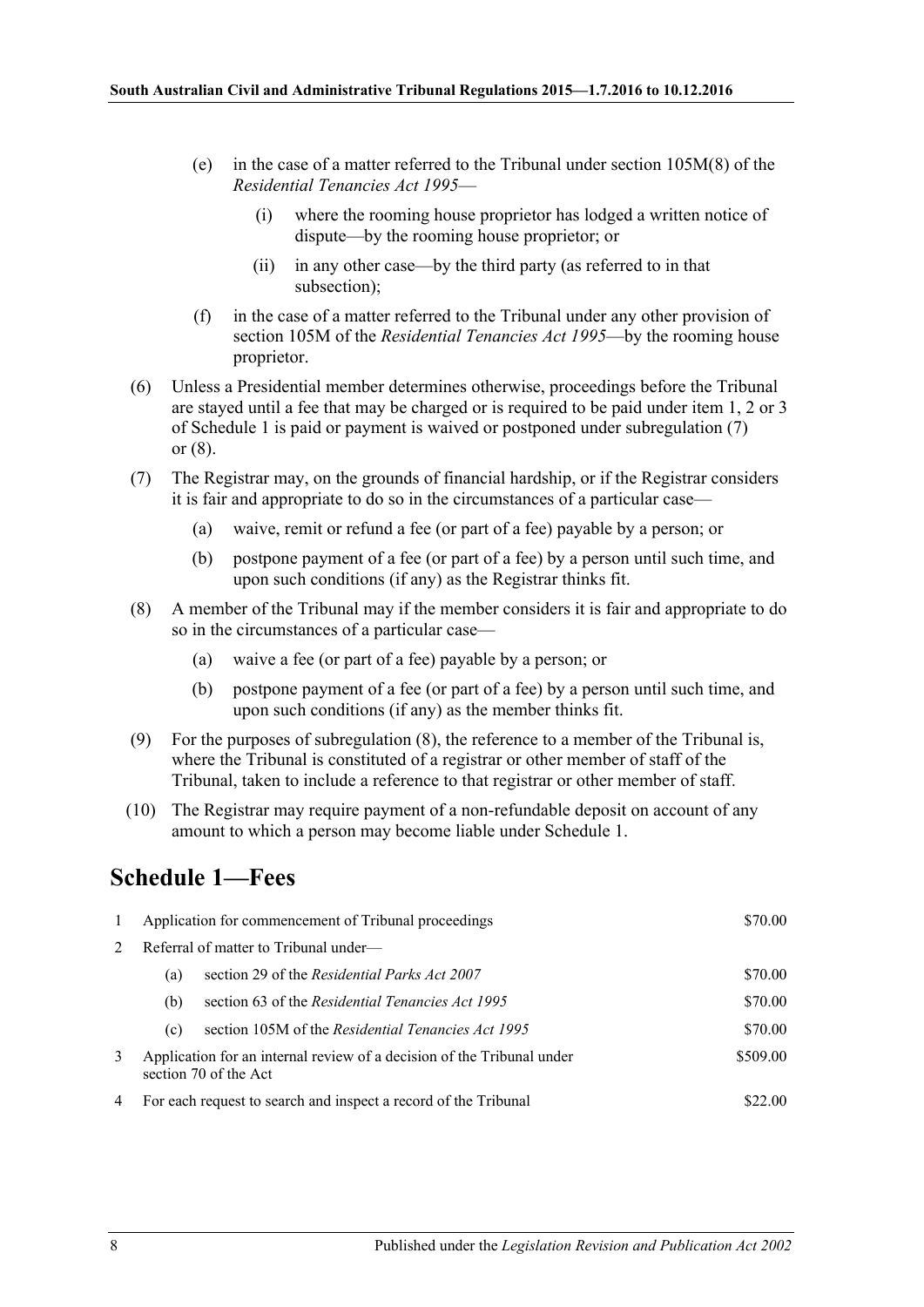| 1.7.2016 to 10.12.2016—South Australian Civil and Administrative Tribunal Regulations 2015 |                 |
|--------------------------------------------------------------------------------------------|-----------------|
|                                                                                            | Fees—Schedule 1 |

| 5  | For provision of a transcript (or part of a transcript) on request of a person \$169.00 for first 30 minutes                                 | or less requested, plus for<br>each additional 30 minutes<br>or part thereof requested-<br>\$127.00 |
|----|----------------------------------------------------------------------------------------------------------------------------------------------|-----------------------------------------------------------------------------------------------------|
| 6  | Except where item 7 applies, for copy of documentary evidence—per<br>page                                                                    | \$7.30                                                                                              |
| 7  | For a copy of any photograph, map, plan or other document which is<br>greater than A4 in size                                                | \$7.30 per page, or the<br>actual cost of copying<br>(whichever is greater)                         |
| 8  | For inspection or copy of evidence in the form of slides, film, video tape,<br>audio tape or other form of recording-per item                | \$22.00                                                                                             |
| 9  | For copy of reasons for decision or order—per page                                                                                           | \$7.30                                                                                              |
|    | Note-                                                                                                                                        |                                                                                                     |
|    | A party to proceedings is entitled to 1 copy of the reasons<br>without charge.                                                               |                                                                                                     |
|    | 10 For copy of any other document-per page                                                                                                   | \$4.45                                                                                              |
| 11 | For inspection or copy of a video, audio or other recording of Tribunal<br>proceedings                                                       | \$24.40                                                                                             |
|    | 12 For opening the Registry (or the Registry remaining open) after hours for<br>urgent execution of process-for each hour or part of an hour | \$363.00                                                                                            |
|    | 13 For opening the Tribunal (or the Tribunal remaining open) after hours for<br>urgent hearing—for each hour or part of an hour              | \$1 092.00                                                                                          |

**Note—**

No fees are payable in respect of Tribunal proceedings under the *[Advance Care Directives](http://www.legislation.sa.gov.au/index.aspx?action=legref&type=act&legtitle=Advance%20Care%20Directives%20Act%202013)  Act [2013](http://www.legislation.sa.gov.au/index.aspx?action=legref&type=act&legtitle=Advance%20Care%20Directives%20Act%202013)*, the *[Consent to Medical Treatment and Palliative Care Act](http://www.legislation.sa.gov.au/index.aspx?action=legref&type=act&legtitle=Consent%20to%20Medical%20Treatment%20and%20Palliative%20Care%20Act%201995) 1995*, the *[Guardianship and](http://www.legislation.sa.gov.au/index.aspx?action=legref&type=act&legtitle=Guardianship%20and%20Administration%20Act%201993)  [Administration Act](http://www.legislation.sa.gov.au/index.aspx?action=legref&type=act&legtitle=Guardianship%20and%20Administration%20Act%201993) 1993* or the *[Mental Health Act](http://www.legislation.sa.gov.au/index.aspx?action=legref&type=act&legtitle=Mental%20Health%20Act%202009) 2009*, other than a request for provision of a transcript under item 5 (see regulation 14(3)) or an application under item 3 where the applicant is not a person who is the subject of the proceedings (see regulation  $14(4)$ ).